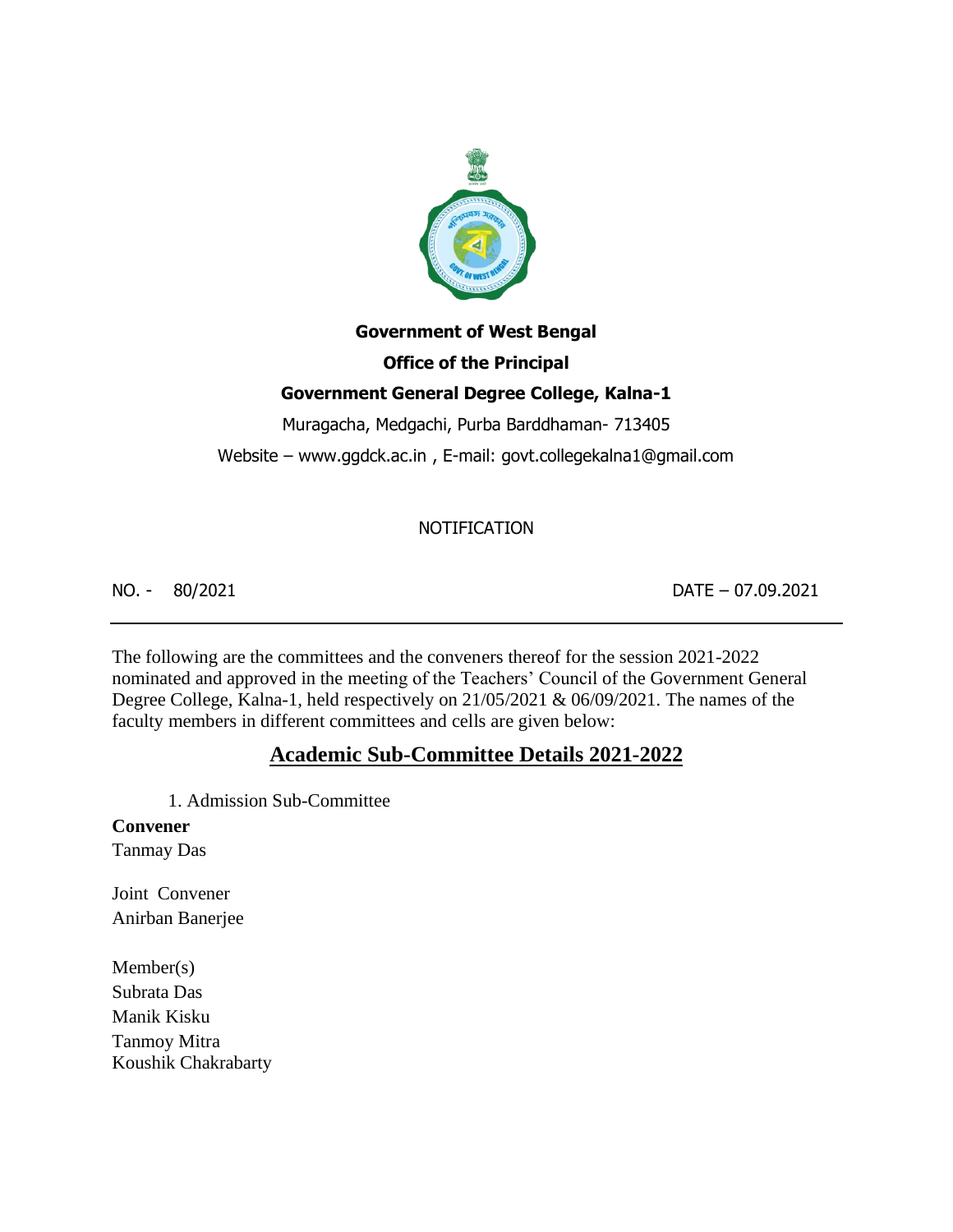2. University Examination Sub-Committee : **Convener** Mahatsab Mandal

(Semester –V&VI) :

Joint Convener Sushovan Lala

Members Tanmay Das Sushabhan Deb Barman

(Semester –III & IV) :

Joint Convener Priyanka Maity Das

Members Swapnadeep Mondal Tanmoy Mitra

(Semester – I & II) :

Joint Convener Sudesna Som

**Members** 

Manik Kisku Amir Hossain

3. College Examination (Internal), Attendance, University Practical Examination, Tabulation Sub – Committee:

**Convener**  Dibakar Mondal

Joint Convener Sk. Asraf Ali

**Members**  Sushabhan Deb Barman Aditi Sarkar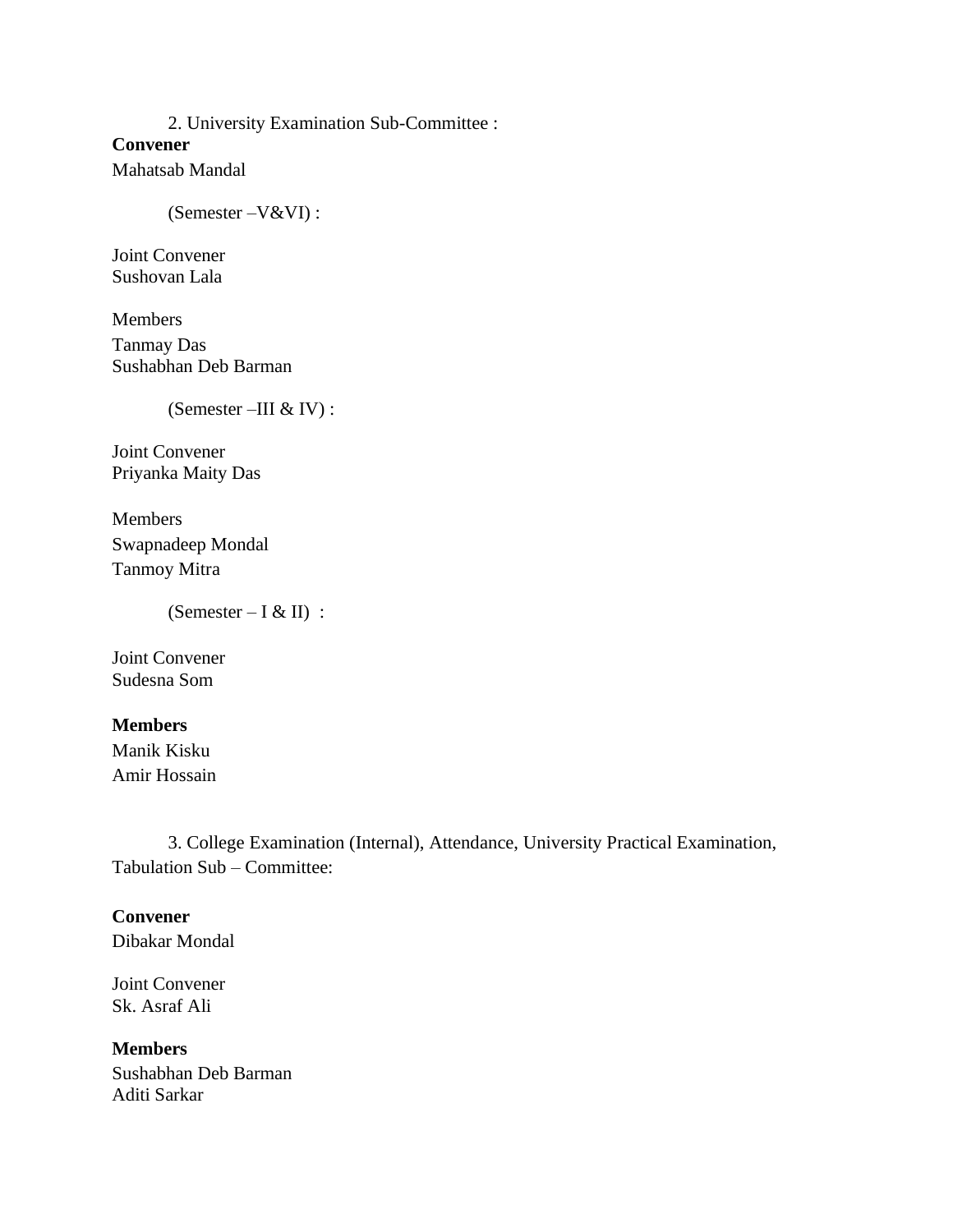Saikat Khamarui

4. Routine and Academic Calendar Sub-Committee:

#### **Convener**

Saikat Khamarui ( Science ) Chiranjib Bandyopadhyay ( Arts)

#### **Members**

Neetu Chettri Sushovan Lala

5. Library Sub-Committee:

**Convener**  Neetu Chettri

Joint Convener Swapnadeep Mondal

#### **Members**

Mahatsab Mandal Sheikh Imran Pervez Koushik Chakrabarty

6. Website and Internet Sub-Committee:

#### **Convener**

Koushik Chakrabarty

Joint Convener Sushovan Lala

#### **Members**

Pranab Mistri Anirban Banerjee Amir Hossain

7. Student Welfare, Scholarships and Student Affair Sub-Committee:

#### **Convener**

Manik Kisku

Joint Convener Swapnadeep Mondal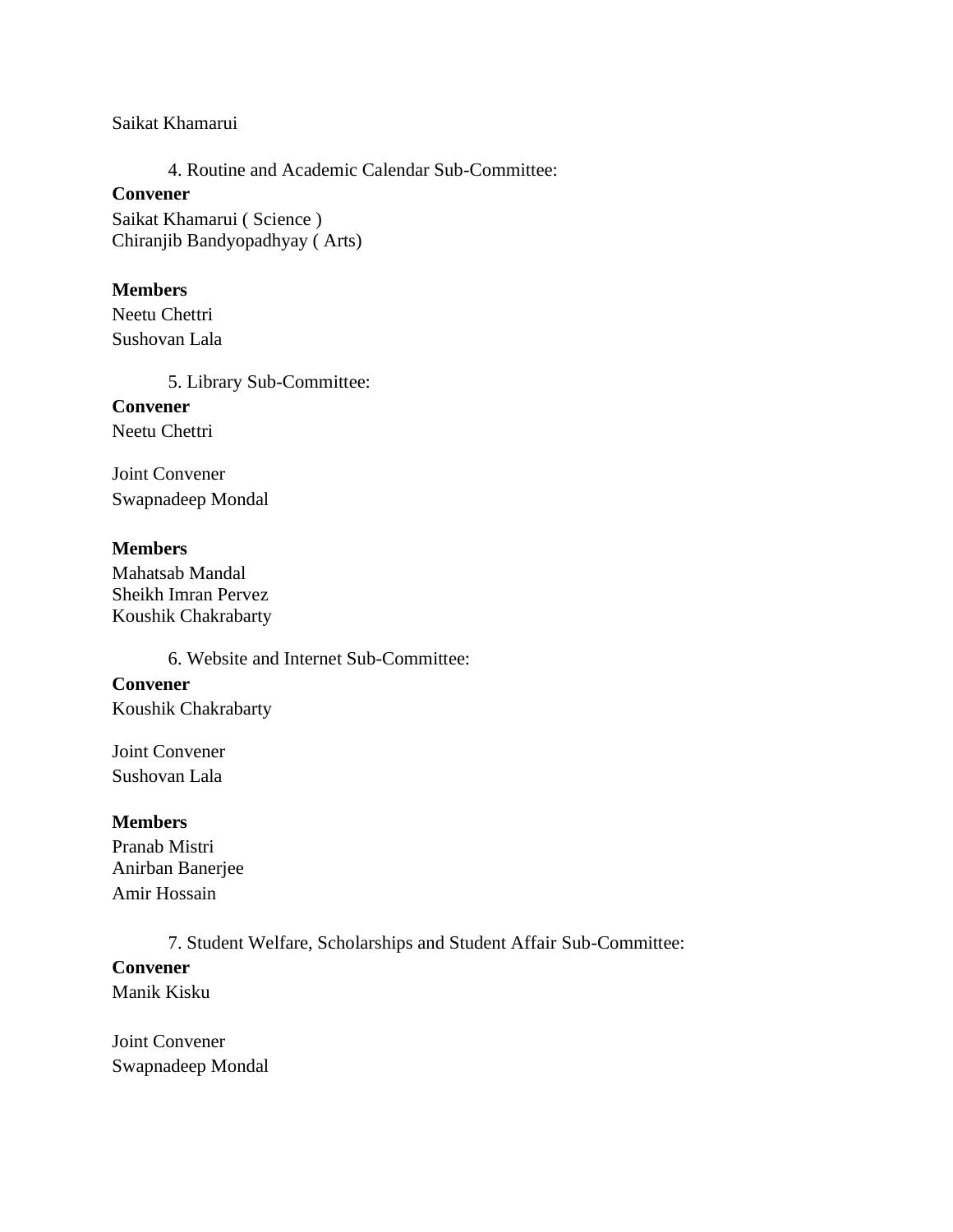#### **Members**

Amir Hossain Sudesna Som Pranab Mistri Kartik Mete Priyanka Maity Das

8. Canteen and Campus management Sub-Committee:

**Convener**  Sushabhan Deb Barman

Members Sk. Asraf Ali Chiranjib Bandyopadhyay

9. Staff Club Sub-Committee: **Convener**  Sk. Asraf Ali

Members Dibakar Mondal Sushabhan Deb Barman

10. Sport Sub-Committee: **Convener**  Pranab Mistri

Joint Convener Swapnadeep Mondal

## **Members**

Tanmoy Mitra Sushovan Lala Sila Rani Basak Chiranjib Bandyopadhyay

11. Research Sub- Committee :

**Convener**  Bidyut Kumar Das

Joint Convener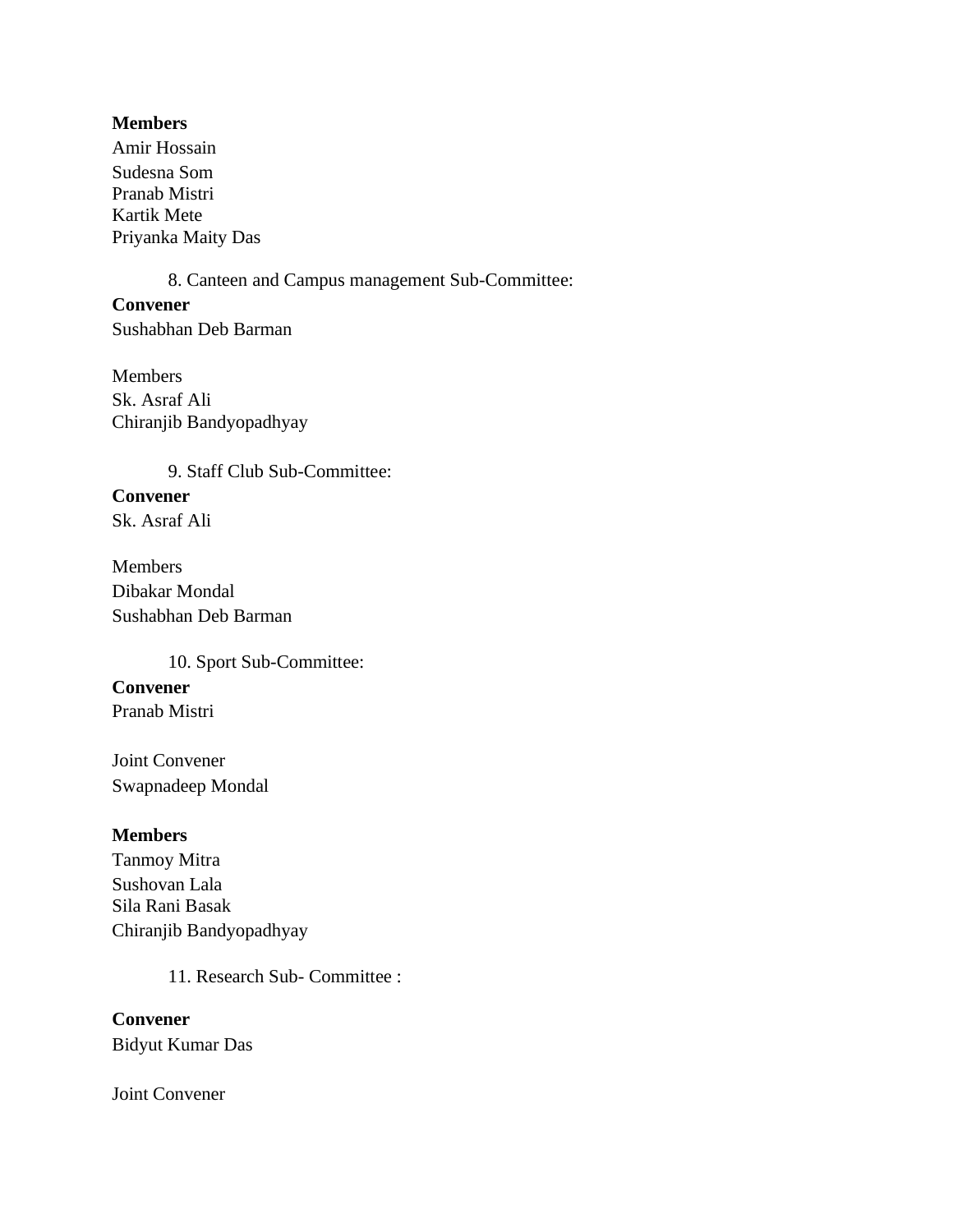#### Saikat Khamarui

#### **Members**

Tanmay Das Kartik Mete Chiranjib Bandyopadhyay

12. Cultural Sub – Committee: **Convener** 

Sila Rani Basak

Joint Convener Mani Shankar Mandal

#### **Members**

Sk. Asraf Ali Neetu Chettri Aditi Sarkar Sheikh Imran Pervez

13. Journal and Publication Sub – Committee:

# **Convener**

Subrata Das

Joint Convener Tanmay Das

#### **Members**

Pranab Mistri Amir Hossain Mani Shankar Mandal Bidyut Kumar Das

14. Student Counseling and Placement Cell:

#### **Convener**

Saikat Khamarui

Joint Convener Neetu Chettri